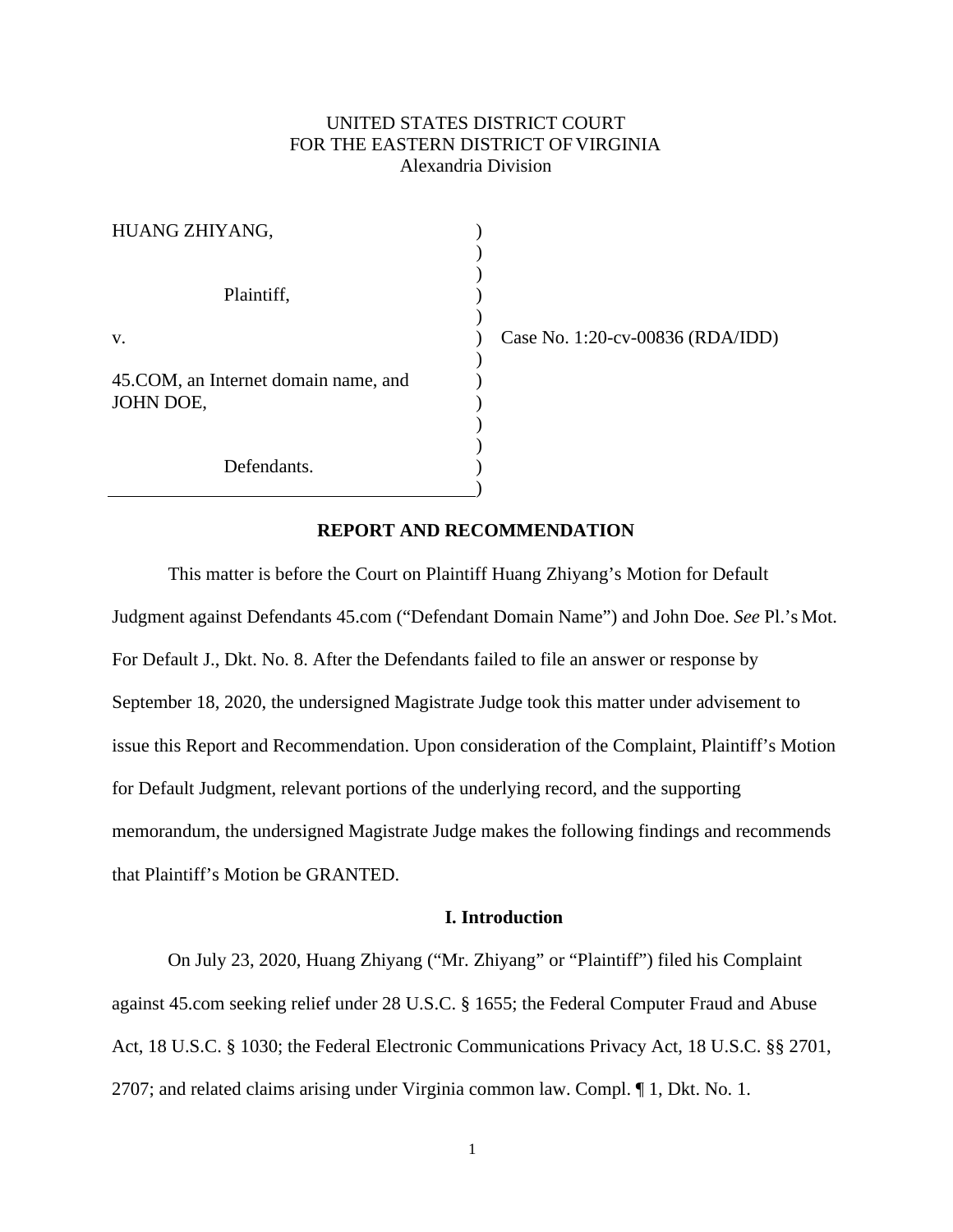Specifically, Plaintiff requests that judgment be entered in favor of Mr. Zhiyang on his *in rem*  claim for quiet title; that the Court declare Mr. Zhiyang the rightful owner of Defendant Domain Name; and that the Court order the Defendant Domain Name be transferred to Plaintiff. *Id*. at 9. Plaintiff's Complaint seeks additional relief against John Doe, but Plaintiff requests that if his Motion for Default Judgment is granted against Defendant Domain Name that the Court dismiss without prejudice his claims against Defendant John Doe, the second through fourth counts of the Complaint. Pl.'s Mot. For Default J. at n. 1.

#### **A. Jurisdiction, Venue and Joinder**

This Court has subject matter jurisdiction over this action pursuant to 28 U.S.C. § 1331 and 28 U.S.C. § 1655 because this case involves federal questions arising under a federal law dealing with removal of encumbrances upon title to real or personal property, and the Court has supplemental jurisdiction over Virginia common law claims pursuant to 28 U.S.C. § 1367. Compl. ¶7.

This Court has *in rem* jurisdiction over the Defendant Domain Name because Verisign, Inc., the registry operator for all ".com" domain names, is located in Virginia. See *Chen Lunxi v. Doe*, Civil Action No. 1:19-cv-1027 (AJT/TCB), 2020 U.S. Dist. LEXIS 74849, at \*7 (E.D. Va. Mar. 27, 2020). The Court also has *in rem* jurisdiction under 28 U.S.C. § 1655 because the Defendant Domain Name is property situated in this District, and Plaintiff is asserting a claim of ownership and seeking to remove the cloud of title on the domain name. Compl. ¶8.

Venue is proper in this District pursuant to 28 U.S.C. § 1391(b)(2) and 28 U.S.C. § 1655 because the Defendant Domain Name is located in this District. *Id*. ¶ 11. Joinder of the

2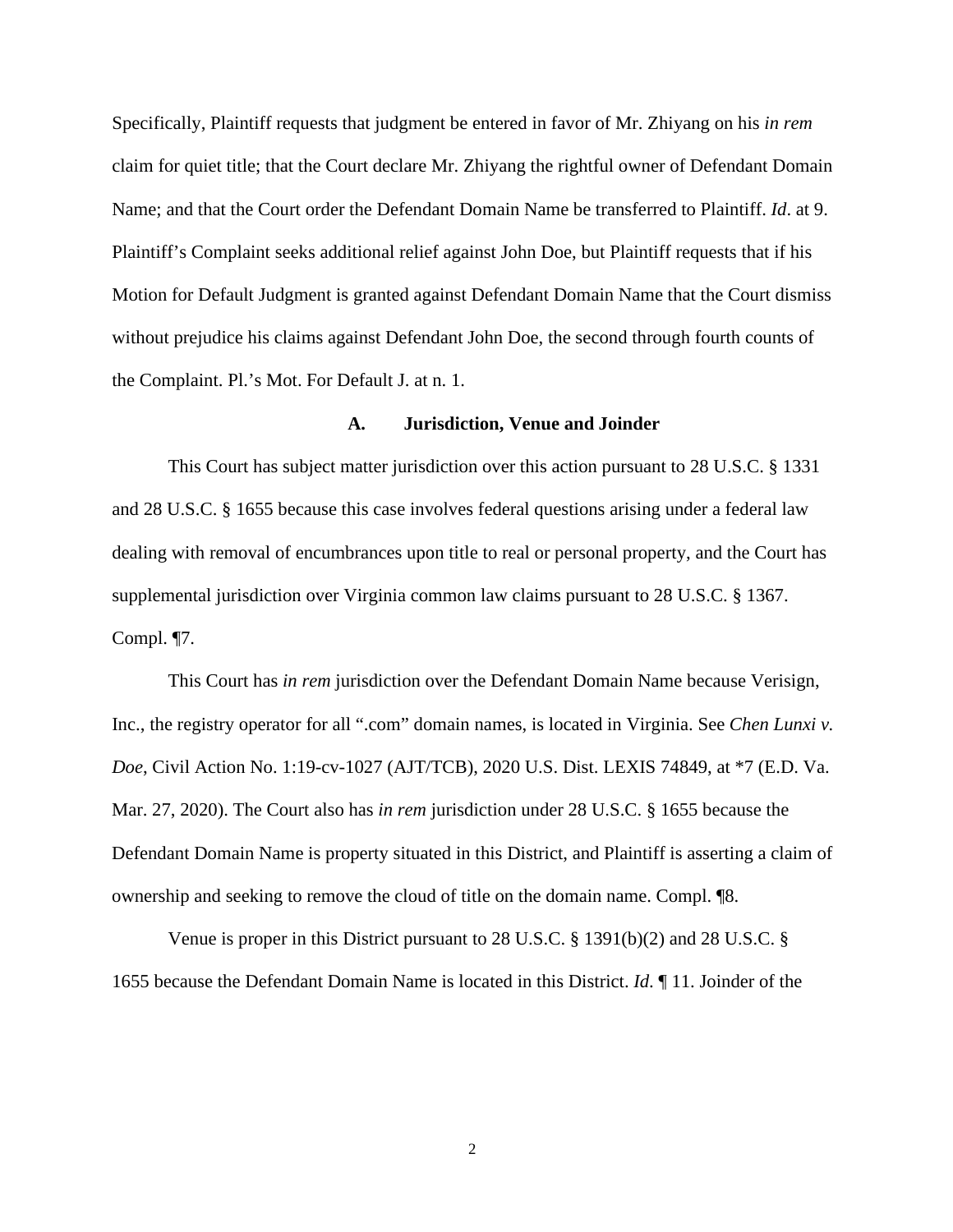Defendant Domain Name and John Doe is proper under Rule  $20(a)(2)$  in that the claims set forth herein appear to arise out of the same series of transactions, and the same questions of law are common to both Defendants. *Id*. ¶ 12.

## **B. Service of Process**

Federal Rule of Civil Procedure 4(e) governs service upon an individual and allows service by "delivering a copy of the summons and of the complaint to the individual personally…" FED. R. CIV. P. 4(e). If personal service is impracticable, 28 U.S.C. § 1655 provides that a court order directing an absent defendant to appear or plead by a certain day shall be published for not less than once a week for six consecutive weeks. *See* 28 U.S.C. § 1655. "If an absent defendant does not appear or plead within the time allowed, the court may proceed as if the absent defendant had been served with process within the State, but any adjudication shall, as regards the absent defendant without appearance, affect only the property which is the subject of the action." *Id*.

On July 27, 2020, Plaintiff filed a Motion for *In Rem* Service Pursuant to 28 U.S.C. § 1655 and *In Personam* Service by Publication and Email. Dkt. Nos. 2-3. On July 28, 2020, the Court granted Plaintiff's Motion for Service by Publication and *In Personam* Service by Publication and Email and ordered Plaintiff to publish the Order providing notice to the Defendants in either the *Washington Post* or *The Washington Times* at least once per week for six consecutive weeks within fourteen (14) days after the entry of the Order. Dkt. No. 5. The Order was published in *The Washington Times* on July 30, 2020, August 6, 2020, August 13, 2020, August 20, 2020, August 27, 2020, and September 3, 2020. Affidavit of Publication, Attach. 1 to Dkt No. 6-1. On September 14, 2020, a copy of the Order was sent to Defendant John Doe using the contact information in the domain name registration of the Defendant Domain Name and to Verisign., Inc. *See* Decl. of Ari Meltzer in Support of Request for Clerk's Entry of Default, Dkt. No. 6-1 ¶5.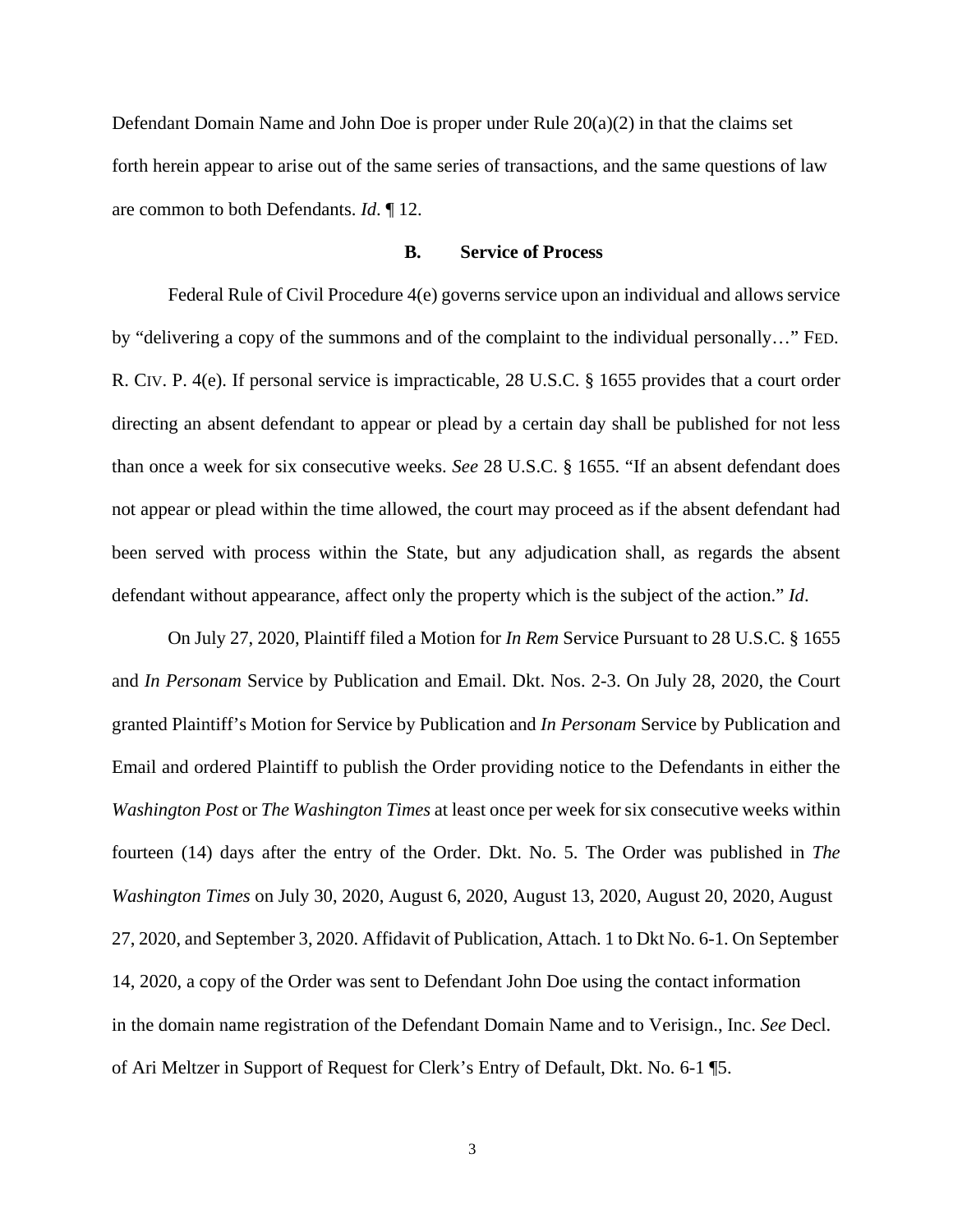# **C. Grounds for Default**

Plaintiff filed his Complaint on July 23, 2020. Compl., Dkt. No. 1. In accordance with the Order of Service by Publication, the Defendants' answers or other responses were due no later than September 18, 2020, and no such answer or other response has been filed or served. Pl.'s Request for Clerk's Entry of Default, Dkt. No. 6 ¶¶ 9-10. Plaintiff filed a Request for Clerk's Entry of Default on September 22, 2020, and the Clerk of the Court entered default on September 23, 2020. Dkt. Nos. 6, 7. Plaintiff filed a Motion for Default Judgment on September 29, 2020. Dkt. No. 8. The undersigned Magistrate Judge then took this matter under advisement to issue this Report and Recommendation.

#### **II. Factual Findings**

Mr. Zhiyang purchased the domain name 45.com on April 21, 2015 for \$250,000 from Xiamen Shiwo Network Technology CO., Ltd. Compl. ¶13. The Whois archival record for the 45.com domain name from April 8, 2015, prior to the purchase, identifies Xiamen Shiwo Network Technology CO., Ltd. as the then-registrant of the domain name. *See* Compl. Exhibit B, Dkt. No. 1-3. After Plaintiff acquired the 45.com domain name, the domain name was transferred from the registrant account of Xiamen Shiwo Network Technology CO., Ltd. to that of Mr. Zhiyang. Compl.¶14. The Whois database was updated to identify Mr. Zhiyang as the registrant. *Id*. The Whois archival records for 45.com from June 10, 2015, May 12, 2016, April 6, 2017, and April 14, 2018 identify Mr. Zhiyang as the registrant of the Defendant Domain Name. *Id*. ¶14-18; Compl. Exhibits C-F, Dkt. Nos. 1-4, 1-5, 1-6, 1-7. In 2019, Xiamen 35.Com Technology Co., Ltd., the domain registrar, began to conceal domain registrant information from Whois records. Compl. ¶ 19. On December 2, 2019, the registrar sent Mr. Zhiyang a "friendly reminder" email about security protocols. Compl. Exhibit G, Dkt. No. 1-8. Sometime after that email, the 45.com domain name was transferred out of Mr. Zhiyang's account without authorization. Compl. ¶ 19.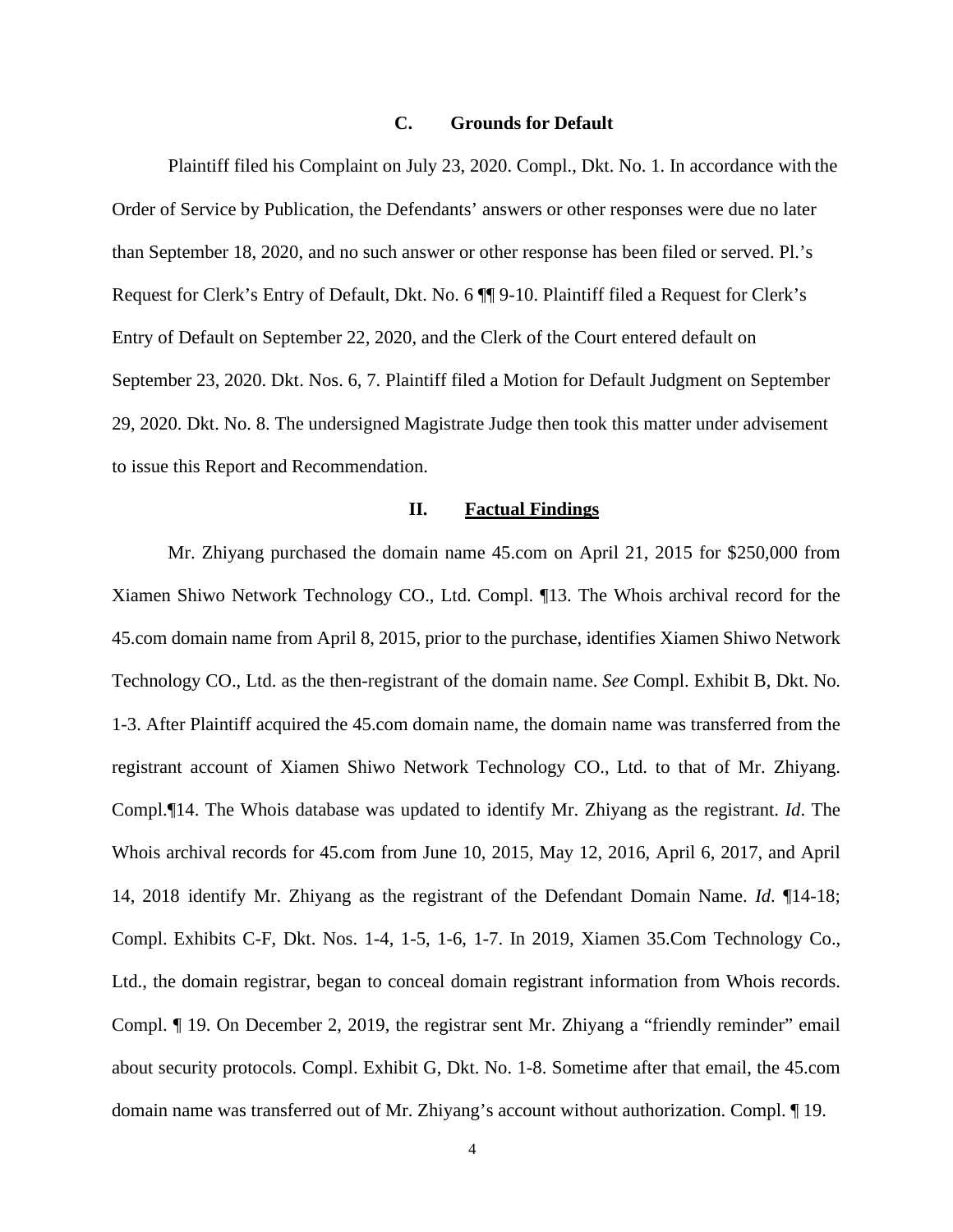Plaintiff maintained a domain name management account with Xiamen 35.Com Technology Co., Ltd. *Id*. ¶23. Plaintiff maintained his account on a protected computer, and access to the account should have been restricted to those who possessed Mr. Zhiyang's username and password. *Id*. ¶24. Despite this, on information and belief, John Doe obtained unauthorized access to Mr. Zhiyang's domain registrar account and manipulated computer records to transfer registration of 45.com through a surreptitious manner intended to avoid detection by the Plaintiff. *Id*. ¶ 27. The domain name registrant information was changed, and the technical settings for the domain name were changed, thereby disabling Mr. Zhiyang's ability to control the domain name. *Id*. ¶ 28. When he learned that the domain registration for 45.com had been transferred to a different account at Xiamen 35.Com Technology Co., Ltd., Mr. Zhiyang sought the company's assistance in recovering the domain name, but it claimed to be unable to recover the domain name. *Id*. ¶ 25. The identity of the current registrant of the Defendant Domain Name is being concealed by Xiamen 35.Com Technology Co., Ltd. *Id*. ¶ 4. Mr. Zhiyang did not receive notification from Xiamen 35.Com that the Defendant Domain Name was being transferred, despite such notification being a requirement of the Internet Corporation for Assigned Names and Numbers ("ICANN"). *Id*. ¶ 26.

### **III. Evaluation of Plaintiff's Complaint**

Rule 55 of the Federal Rules of Civil Procedure provides for the entry of default judgment when "a party against whom a judgment for affirmative relief is sought has failed to plead or otherwise defend." A defendant in default concedes the factual allegations of the complaint. *See, e.g.*, *DIRECTV, Inc. v. Rawlins*, 523 F.3d 318, 322 n.2 (4th Cir. 2008); *Partington v. Am. Int'l Specialty Lines Ins. Co.*, 443 F.3d 334, 341 (4th Cir. 2006); *Ryan v. Homecomings Fin. Network*, 253 F.3d 778, 780 (4th Cir. 2001). Default does not, however, constitute an admission of the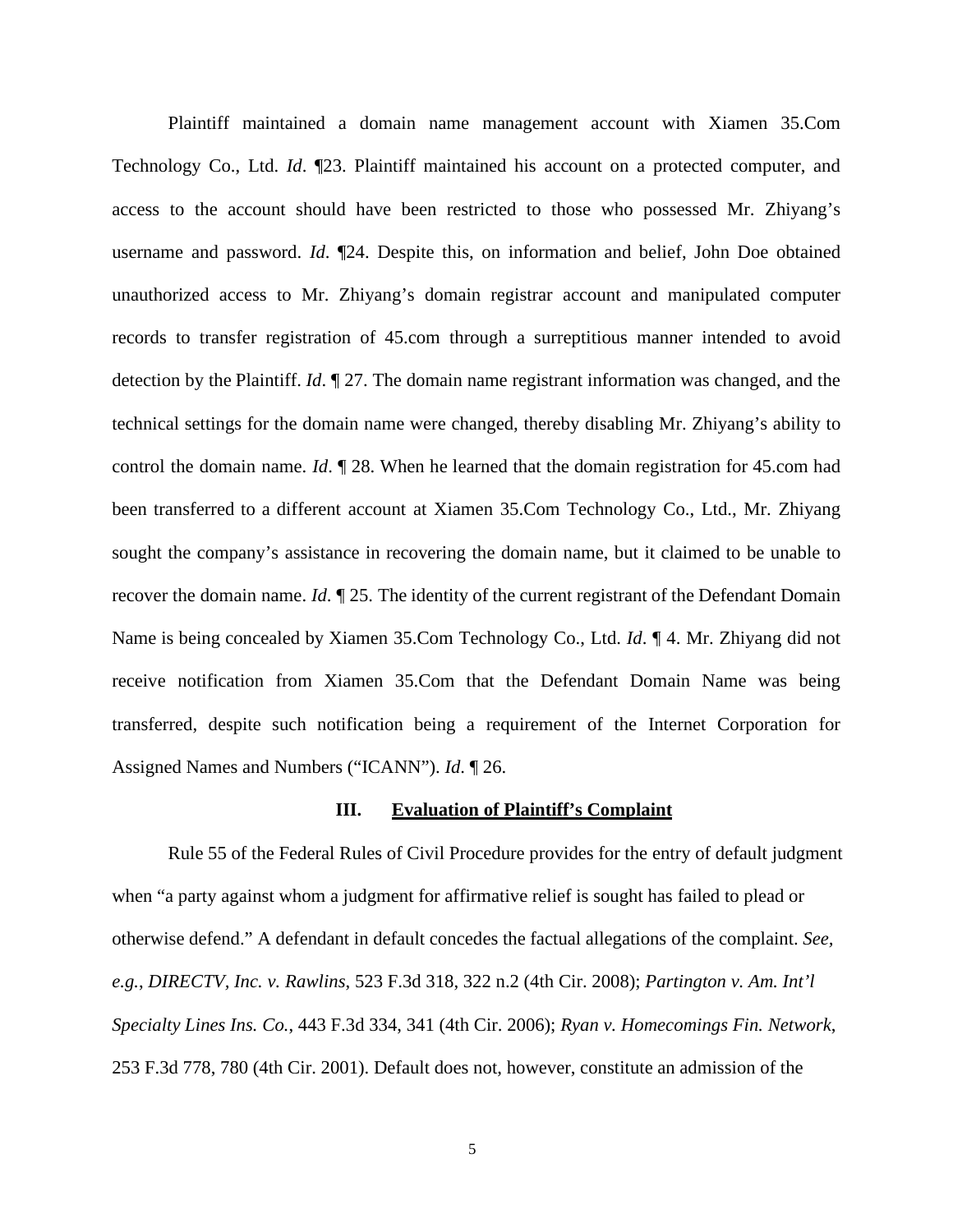adversary's conclusions of law and is not to be "treated as an absolute confession by the defendant of his liability and of the plaintiff's right to recover." *Ryan*, 253 F.3d at 780 (quoting *Nishimatsu Constr. Co., Ltd. v. Hous. Nat'l Bank*, 515 F.2d 1200, 1206 (5th Cir. 1975)). Instead, the Court must "determine whether the well-pleaded allegations in [the plaintiff's] complaint support the relief sought in [the] action." *Id*.

Thus, in issuing this Report and Recommendation, the undersigned Magistrate Judge must evaluate Plaintiffs' claims against the standards of Rule 12(b)(6) of the Federal Rules of Civil Procedure to ensure that the Complaint contains plausible claims upon which relief may be granted. *See Ashcroft v. Iqbal*, 556 U.S. 662, 678 (2009) (explaining the analysis for examining a plaintiff's claims under a 12(b)(6) motion to dismiss). To meet this standard, a complaint must set forth "sufficient factual matter, accepted as true, to state a claim for relief that is plausible on its face." *Id.* (quoting *Bell Atlantic Corp. v. Twombly*, 550 U.S. 544, 570 (2007)). In determining whether allegations are plausible, the reviewing court may draw on context, judicial experience, and common sense. *Francis v. Giacomelli*, 588 F.3d 186, 193 (4th Cir. 2009) (citing *Iqbal*, 556 U.S. at 679).

#### **I. Requested Relief**

Plaintiff seeks judgment in favor of his *in rem* claim for quiet title, that the Court declare him the lawful owner of Defendant Domain Name, and that the Court issue a permanent injunction transferring the Defendant Domain Name to him.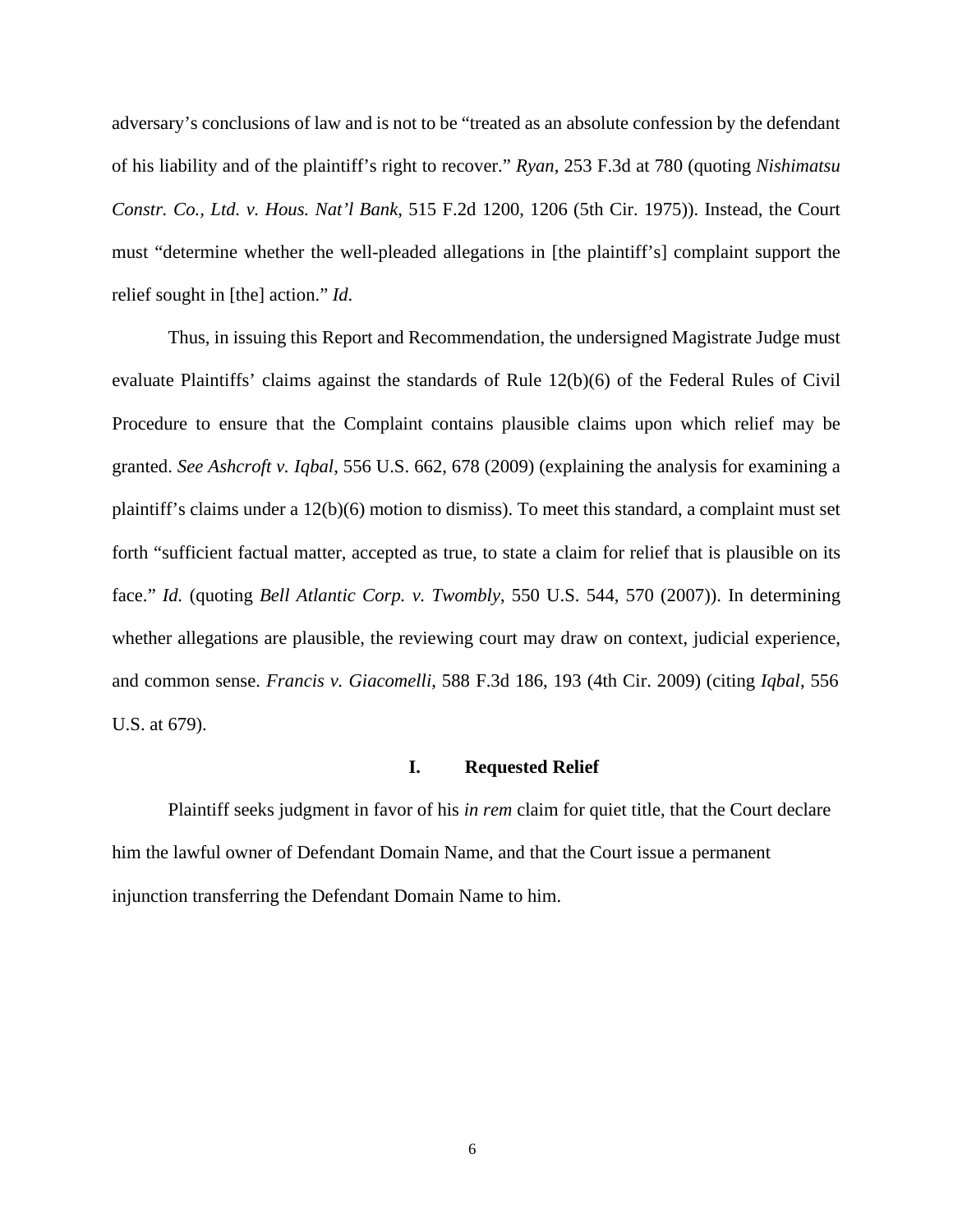## **A. Quiet Title**

Plaintiff alleges that the Defendant Domain Name was stolen from him through unauthorized access to his domain management account and seeks to remove the cloud upon his title to the Defendant Domain Name pursuant to 28 U.S.C. § 1655. That section states that: "In an action in a district court to enforce any lien upon or claim to, or to remove any incumbrance or lien or cloud upon the title to, real or personal property within the district, where any defendant cannot be served within the State, or does not voluntarily appear, the court may order the absent defendant to appear or plead by a day certain."

A successful claim under Section 1655 requires three prerequisites: (1) the suit must be one to enforce a legal or equitable lien upon, or claim to, the title to real or personal property, or to remove some encumbrance, lien or cloud upon the title of such property; (2) the proceeding must be in aid of some pre-existing claim, existing prior to the suit in question, and not a proceeding to create for the first time a claim to the property as the effect of the proceeding itself; and (3) the property in question must have a situs within the district in which suit is brought in a federal district court. *See Heathmount A.E. Corp. v. Technodome.com*, 2000 U.S. Dist. LEXIS 20316, \*13, 60 U.S.P.Q.2D (BNA) 2018, 2022 (E.D. Va. December 29, 2000)(citing *McQuillen v. National Cash Register Co*., 112 F.2d 877, 880 (4th Cir. 1940)). Section 1655 directs the district court "to enforce any lien or claim to, or to remove any incumbrance of lien or cloud upon the title to, real or personal property within the district." *Alsdorf v. Bennigson*, No. 04 C 5953, 2004 U.S. Dist. LEXIS 24696, at \*21-22 (N.D. Ill. Dec. 2, 2004) (citing *G. P. Credit Co., L.L.C. v. Orlando Residence, Ltd.*, 349 F.3d 976, 978 (7th Cir. 2000)).

7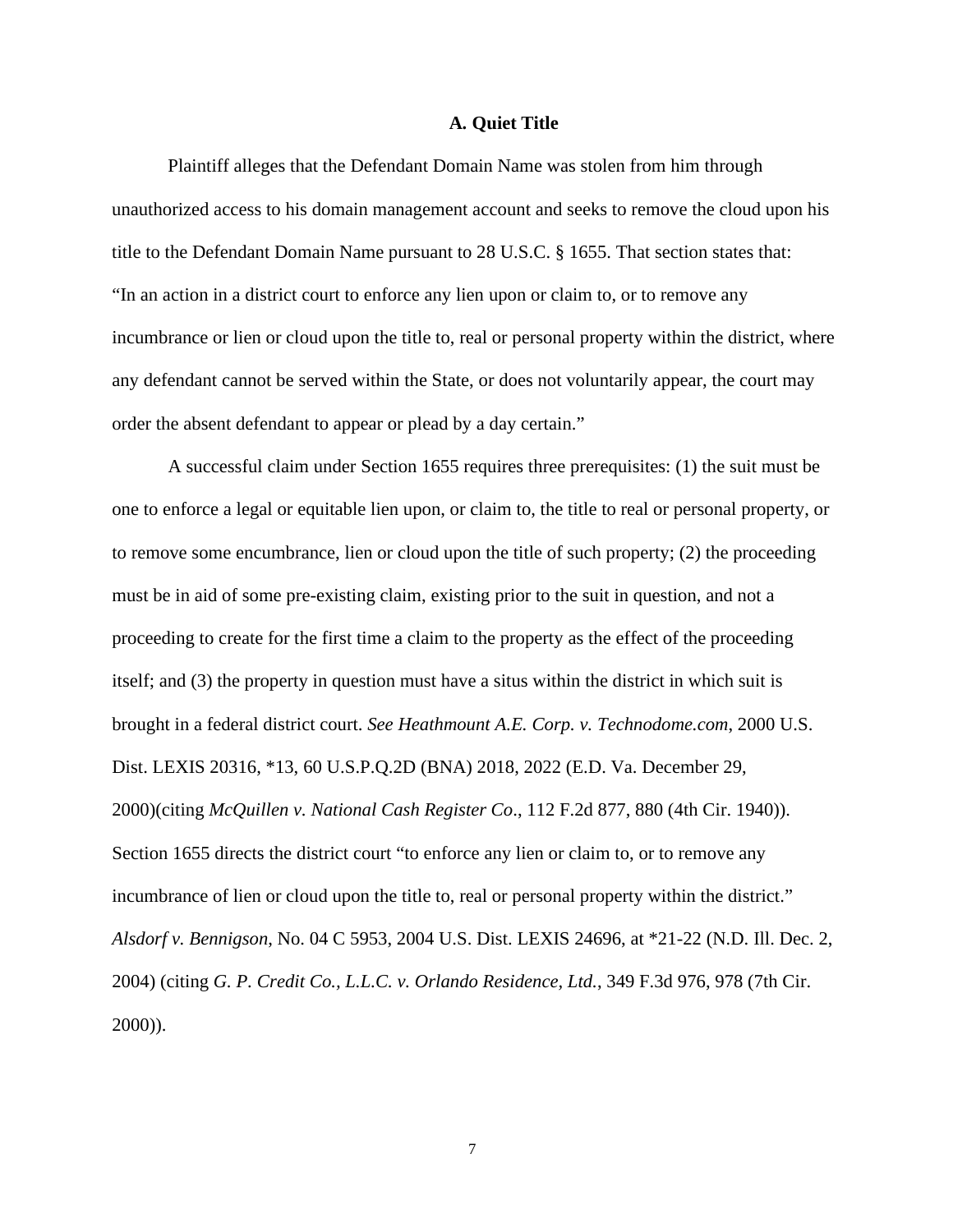Here, Plaintiff satisfies all three prerequisites of Section 1655 to enable the Court to enforce his claim of title. First, Mr. Zhiyang seeks to enforce a claim to, and remove the cloud upon, the title on the 45.com domain name that was stolen from him. Compl. ¶¶ 29-33. Second, because Mr. Zhiyang owned the domain name by virtue of his purchase of it in 2015 and maintained its registration until he was denied access to the domain name in 2019, his claim to the title preceded the filing of this civil action. Compl. ¶13-19. The property is maintained in the district by Verisign, Inc., the registry operator for .com domains. *See Chen Lunxi*, 2020 U.S. Dist. LEXIS 74849, at \*7; *Harrods Ltd. v. Sixty Internet Domain Names*, 302 F.3d 214, 224 (4th Cir. 2002) ("[W]e conclude that courts in Virginia, the state where the Domain Names are registered, may constitutionally exercise *in rem* jurisdiction over them.").

## **B. Declaration of Lawful Ownership**

Plaintiff seeks a declaration that he is the legal owner of the 45.com domain name. "An action to quiet title is based on the premise that a person with good title to certain real or personal property should not be subjected to various future claims against that title." *See Maine v. Adams*, 672 S.E.2d 862, 866 (Va. 2009). Under Virginia law, a party asserting a quiet title action must plead that he or she has superior title to the property. *Tapia v. U.S. Bank, N.A.,* 718 F. Supp. 2d 689, 700 (E.D. Va. 2010), *aff'd,* 441 F. App'x 166 (4th Cir. 2011). The judgment in a quiet title action conclusively establishes complete title to the property in the prevailing party. *Parrish v. Fed. Nat'l Mortgage Ass'n*, 787 S.E.2d 116, 127 (Va. 2016).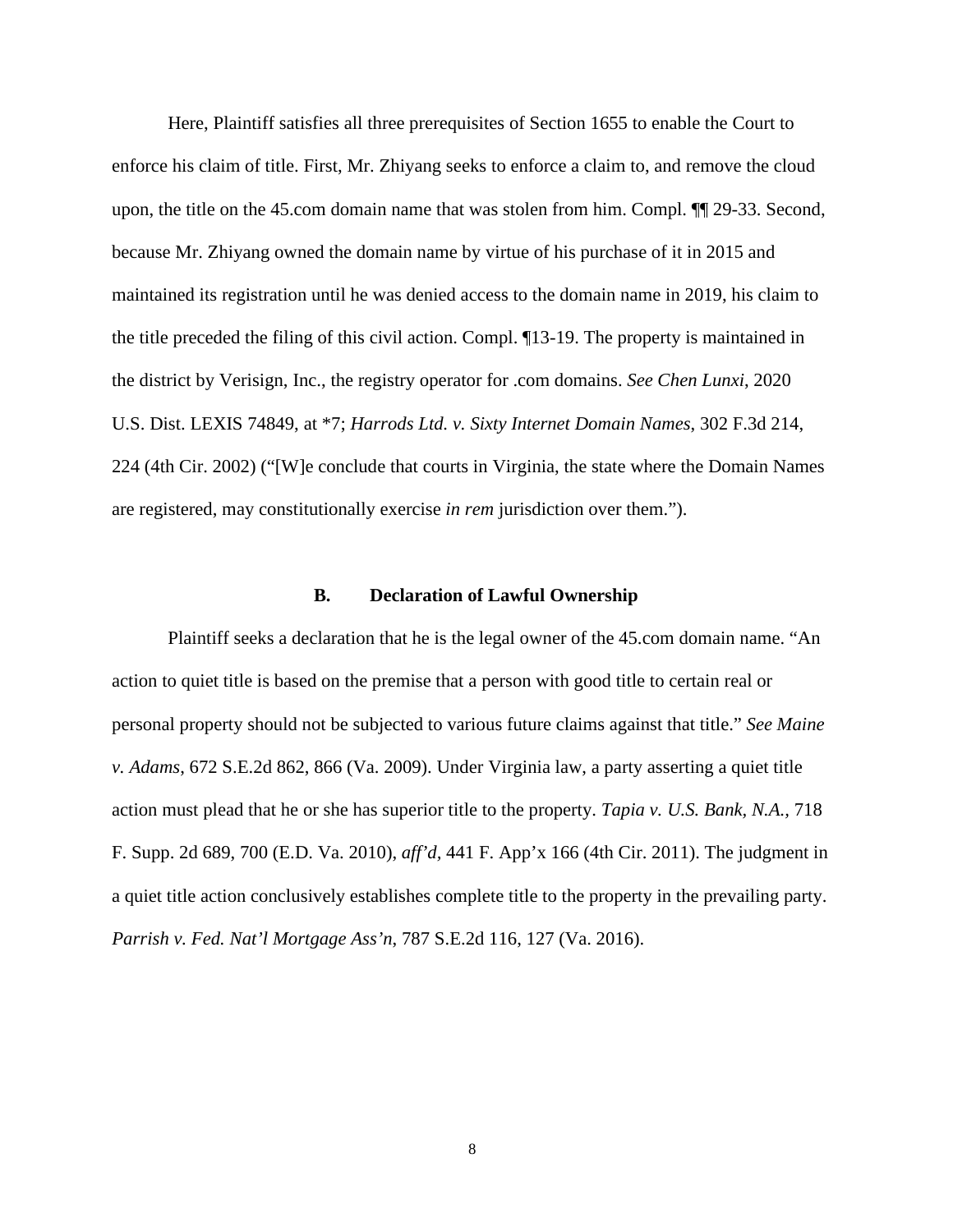Here, the undersigned finds that Plaintiff sufficiently alleged that he holds superior title to the 45.com domain name. Mr. Zhiyang purchased the domain name 45.com on April 21, 2015 for \$250,000 from Xiamen Shiwo Network Technology CO., Ltd. Compl. ¶13. Whois archival records for 45.com indicates that Xiamen Shiwo Network Technology Co., Ltd. was the registrant on April 8, 2015 (Dkt. No. 1-3) and that Mr. Zhiyang was the registrant on June 10, 2015 (Dkt. No. 1-4), demonstrating the transition in domain registration of 45.com from Xiamen Shiwo Network to the Plaintiff. Whois archival records for 45.com on May 12, 2016, April 6, 2017, and April 14, 2018 identify Mr. Zhiyang as the registrant of the Defendant Domain Name. See Compl. ¶15-18; Compl. Exhibits D-F, Dkt. Nos. 1-5, 1-6, 1-7. The "friendly reminder" email dated December 2, 2019 from the registrar, Xiamen 35.Com Technology Co., Ltd., reminding Mr. Zhiyang about protocols regarding the 45.com domain name also serves as proof that the Plaintiff held title to the Defendant Domain Name. Compl. Exhibit G, Dkt. No. 1-8. Plaintiff maintained the 45.com domain name until sometime after that email, when the 45.com domain name was transferred out of Mr. Zhiyang's account without his authorization. Compl. ¶ 19.

## **C. Permanent Injunction**

Plaintiff seeks a permanent injunction directing the transfer of the 45.com domain name back to Mr. Zhiyang.

To obtain a permanent injunction**,** the Fourth Circuit has held that a plaintiff must show:

(1) that it has suffered an irreparable injury;

(2) that remedies available at law, such as monetary damages, are inadequate to compensate for that injury;

(3) that, considering the balance of hardships between the plaintiff and defendant, a remedy in equity is warranted; and

(4) that the public interest would not be disserved by a permanent injunction.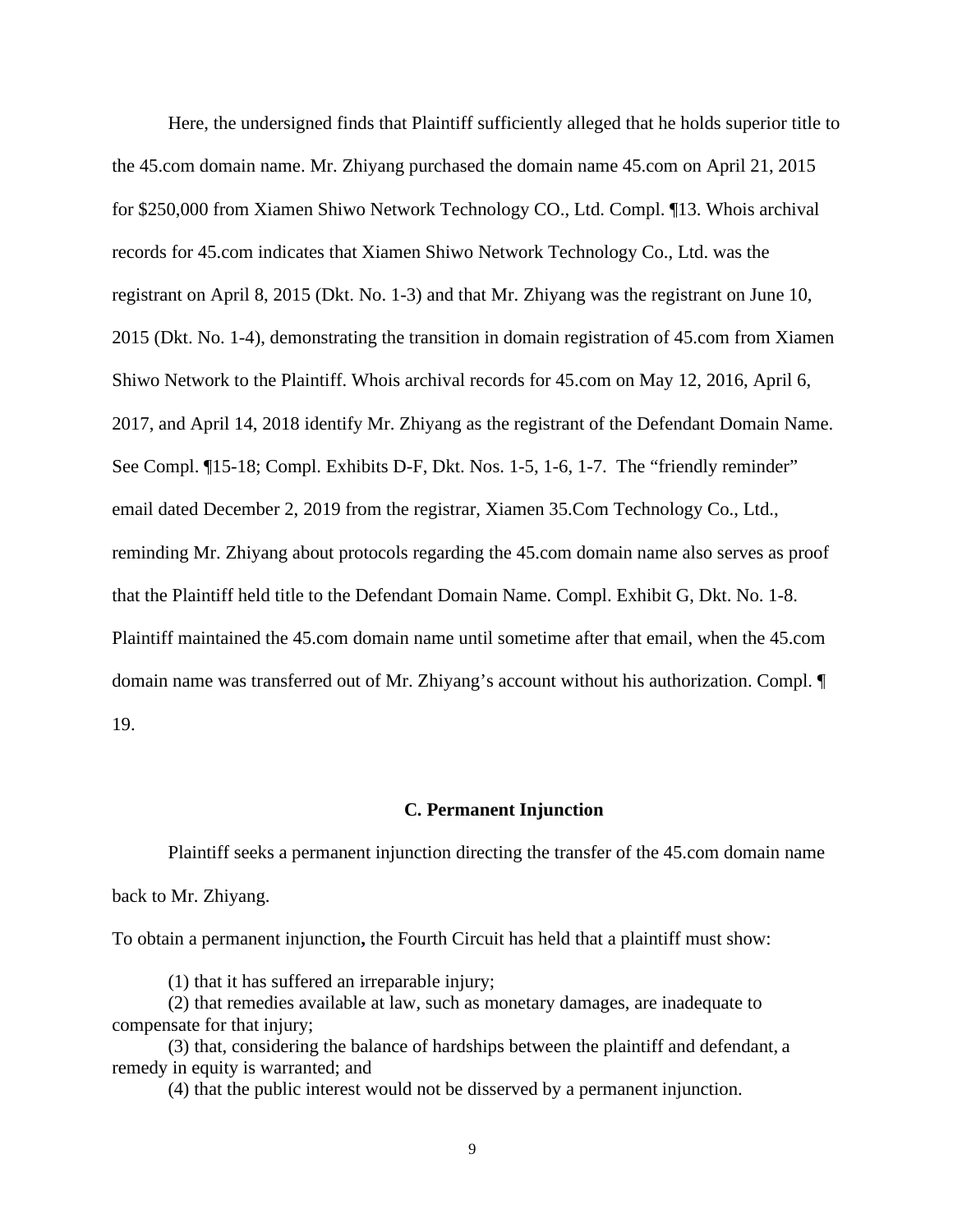*See Almeida v. TabelaFipeBrasil.com*, Civil Action No. 1:19-cv-1105 (CMH/TCB), 2020 U.S. Dist. LEXIS 116650, at \*17-18 (E.D. Va. Jan. 24, 2020)(citing *Christopher Phelps & Assocs., LLC v. Galloway*, 492 F.3d 532, 543 (4th Cir. 2007)).

The undersigned finds that permanent injunctive relief is warranted. First, Plaintiff has demonstrated that he suffered irreparable injury when Defendant Doe wrongfully transferred control of the 45.com domain name from Mr. Zhiyang by changing the domain registration records. *See* Memorandum of Points and Auth. in Support of Plaintiff's Mot. For Default J. at 12. As a result of the theft, Mr. Zhiyang lost unique and irreplaceable property. *Id*. Domain names are unique and can only be owned by one entity. *See Booking.com B.V. v. Matal*, 278 F. Supp. 3d 891, 910 (E.D. Va. 2017), *amended*, No. 116CV425LMBIDD, 2017 WL 4853755 (E.D. Va. Oct. 26, 2017*), aff'd sub nom. Booking.com B.V. v. United States Patent & Trademark Office*, 915 F.3d 171 (4th Cir. 2019), *as amended* (Feb. 27, 2019), aff'd, 140 S. Ct. 2298, 207 L. Ed. 2d 738 (2020), and *cert. granted, judgment vacated*, No. 18-1309, 2020 WL 3578671 (U.S. July 2, 2020), and *aff'd sub nom. Booking.com B.V. v. United States Patent & Trademark Office,* 915 F.3d 171 (4th Cir. 2019), *as amended* (Feb. 27, 2019), and *aff'd*, 140 S. Ct. 2298, 207 L. Ed. 2d 738 (2020), and *cert. granted, judgment vacated and remanded on other grounds,* No. 18-1309, 2020 WL 3578671 (U.S. July 2, 2020); *Heathmount*, 2000 U.S. Dist. LEXIS 20316, at \*9 ("Every domain name is unique."). Thus, Plaintiff will continue to suffer irreparable harm absent injunctive relief.

Second, the available remedies at law, such as monetary damages, are inadequate to compensate for Plaintiff's injury. The identity of the current registrant of the Defendant Domain Name is being concealed by Xiamen 35.Com Technology Co., Ltd. Compl. ¶ 4. Because

10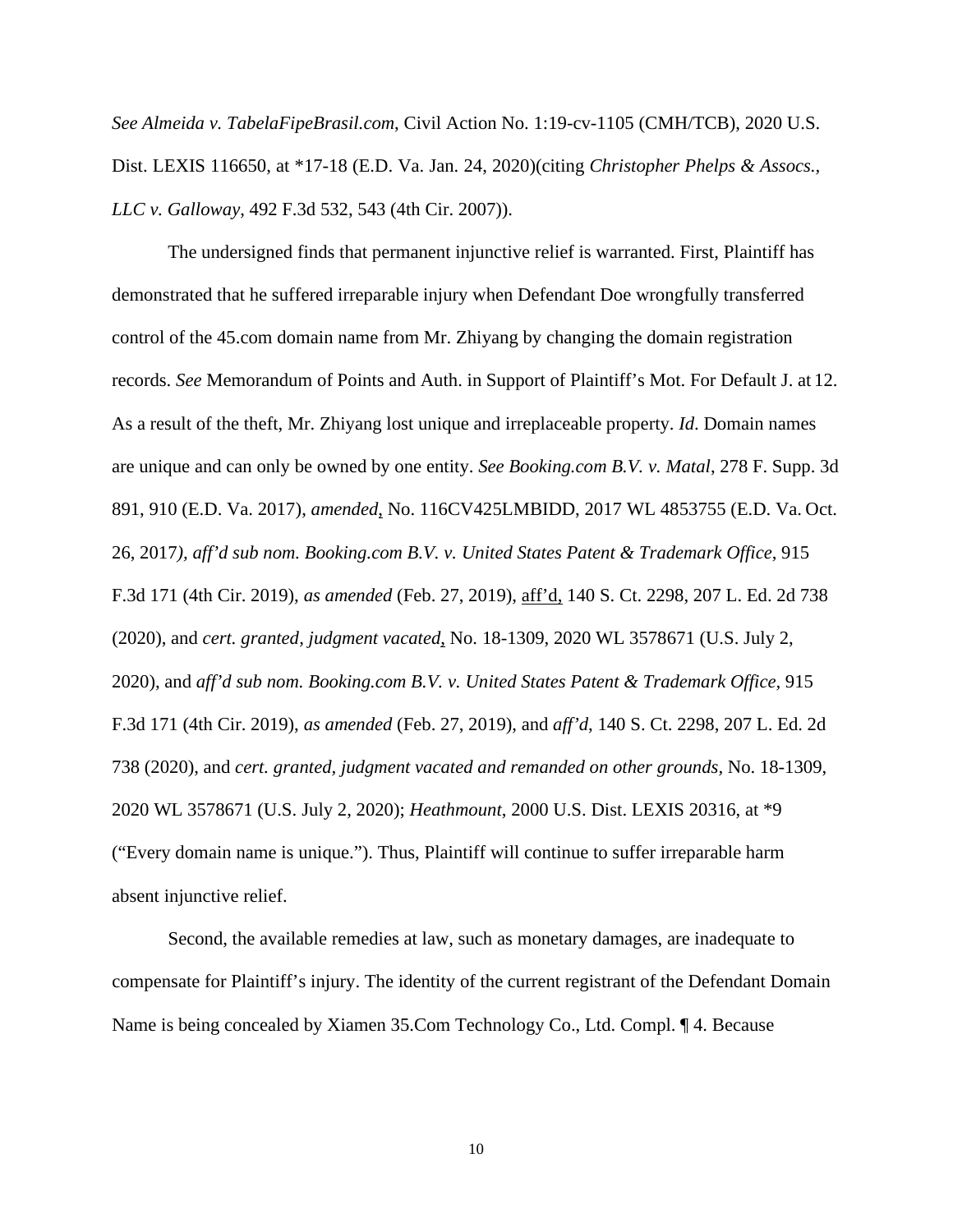Plaintiff has been unable to identify Defendant John Doe and is seeking default judgment *in rem*, Mr. Zhiyang would be unable to recover any compensatory damages to which he may be entitled. *See Almeida*, 2020 U.S. Dist. LEXIS 116650, at\* 18. Thus, injunctive relief is the only available means of remedying Plaintiff's harm. *Id*.

Third, the balance of hardships weighs in favor of the Plaintiff. Because Defendant Doe does not own the Defendant Domain Name, losing control over 45.com will not present a hardship. *See Chen Lunxi*, 2020 U.S. Dist. LEXIS 74849, at \* 18-19 (Domain name thief "would not suffer a cognizable hardship here because he took property that did not belong to him in the first place"). Plaintiff, however, suffered hardship when the domain name he purchased and controlled since 2015 was stolen from him. Finally, granting injunctive relief is in the public's interest because "it will protect Plaintiff's rightful ownership of property and potentially deter future computer hacking and illegal domain-name transfers." *Id*. at \*19.

#### **IV. Recommendation**

For the reasons stated above, the undersigned Magistrate Judge recommends entry of default judgment in favor of Plaintiff's *in rem* claim for quiet title against the Defendants. The undersigned further recommends that an Order be entered declaring Plaintiff the lawful owner of the 45.com domain name and directing VeriSign, Inc. to transfer the Defendant Domain Name to Plaintiff's registrar of choice, GoDaddy.com LLC, and directing GoDaddy.com LLC to transfer ownership of the Defendant Domain Name to Mr. Zhiyang. The undersigned further recommends that the Court dismiss the remaining counts against Defendant John Doe without prejudice.